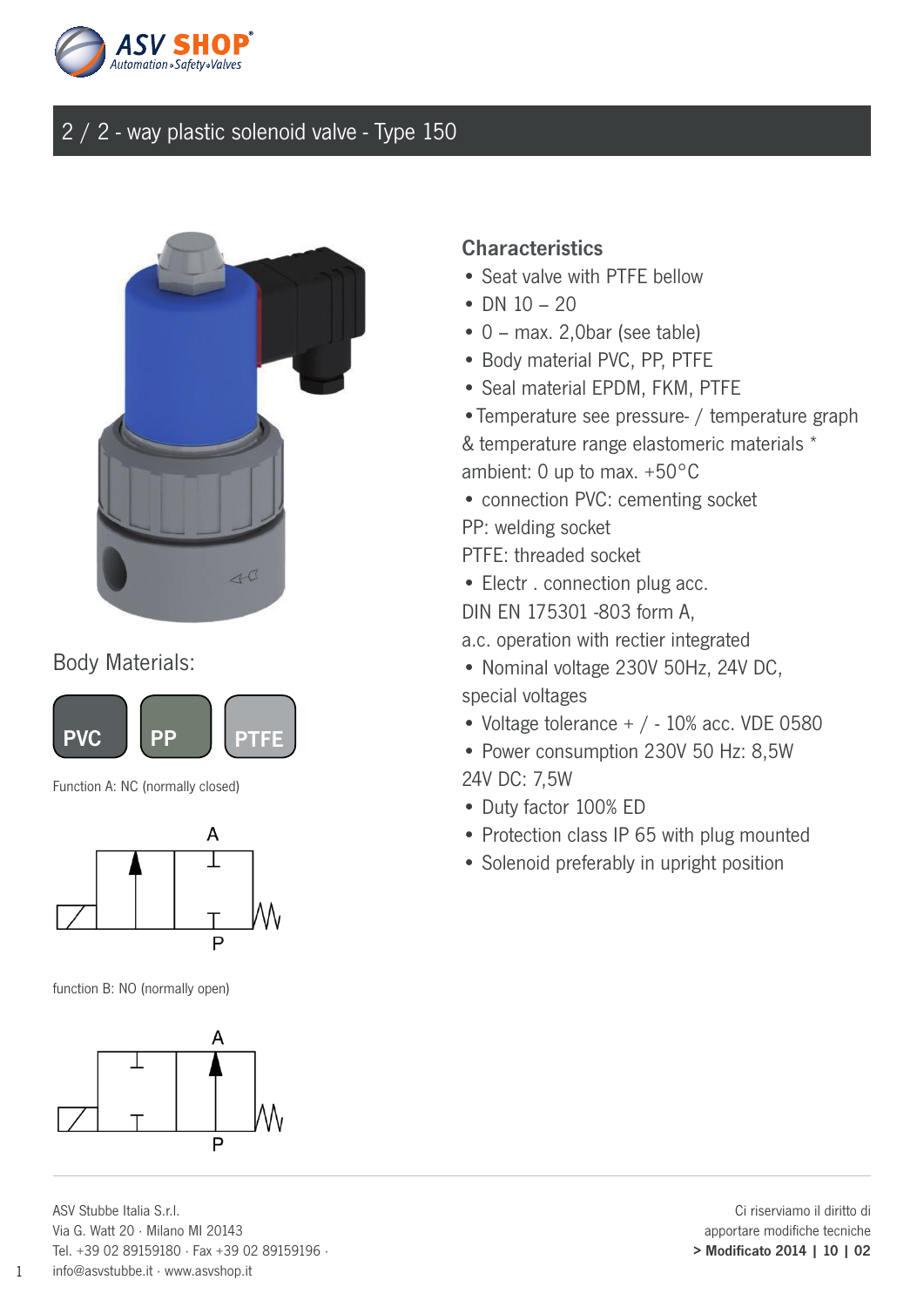

### Sectionaldrawing **Body Materials:**



- 1. Valve body
- 2. Sealing cap
- 3. Plunger cpl. with PTFE bellow
- 4. Solenoid tube
- 5. Spring
- 6. Solenoid
- 7. Plug



| <b>DN</b><br>mm | Pressure range<br>(bar) |                                   | Connection<br>(mm)   |                                | Flow rate<br>(m <sup>3</sup> /h) | Weight<br>(kg) |
|-----------------|-------------------------|-----------------------------------|----------------------|--------------------------------|----------------------------------|----------------|
|                 |                         | <b>PVC</b><br>Cementing<br>socket | PP<br>Welding socket | <b>PTFE</b><br>Threaded socket |                                  |                |
| 10              | $0 - 2,0$               | d 16                              | d 16                 | G3/8                           | 20,7                             | 1,0            |
| 15              | $0 - 1,0$               | d 20                              | d 20                 | G1/2                           | 29,7                             | 1,0            |
| 20              | $0 - 0,5$               | d 25                              | d 25                 | $\overline{\phantom{a}}$       | 53,0                             | 1,0            |

ASV Stubbe Italia S.r.l. Via G. Watt 20 · Milano MI 20143 Tel. +39 02 89159180 · Fax +39 02 89159196 · info@asvstubbe.it · www.asvshop.it

Ci riserviamo il diritto di apportare modifiche tecniche > Modificato 2014 | 10 | 02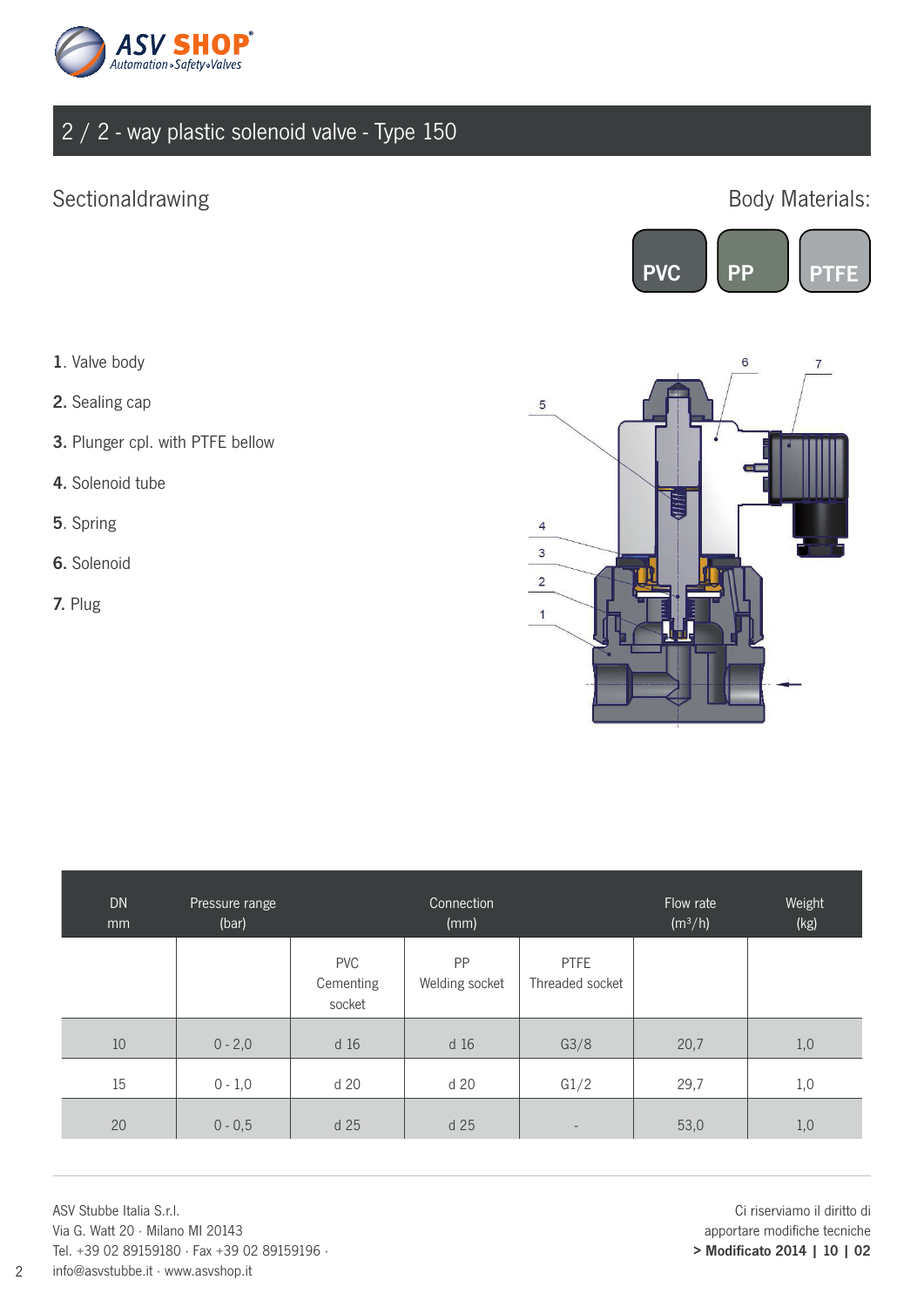

## Dimension drawing

## Body Materials:





40

| DN | mm     | $\mathsf{D}$             | $\mathsf{A}$<br>mm |                          |  |
|----|--------|--------------------------|--------------------|--------------------------|--|
|    | PVC/PP | PFTE                     | PVC/PP             | <b>PTFE</b>              |  |
| 10 | 16     | G3/8                     | 14                 | 13                       |  |
| 15 | 20     | G1/2                     | 16                 | 13                       |  |
| 20 | 25     | $\overline{\phantom{a}}$ | 13                 | $\overline{\phantom{0}}$ |  |

ASV Stubbe Italia S.r.l. Via G. Watt 20 · Milano MI 20143 Tel. +39 02 89159180 · Fax +39 02 89159196 · info@asvstubbe.it · www.asvshop.it

Ci riserviamo il diritto di apportare modifiche tecniche > Modificato 2014 | 10 | 02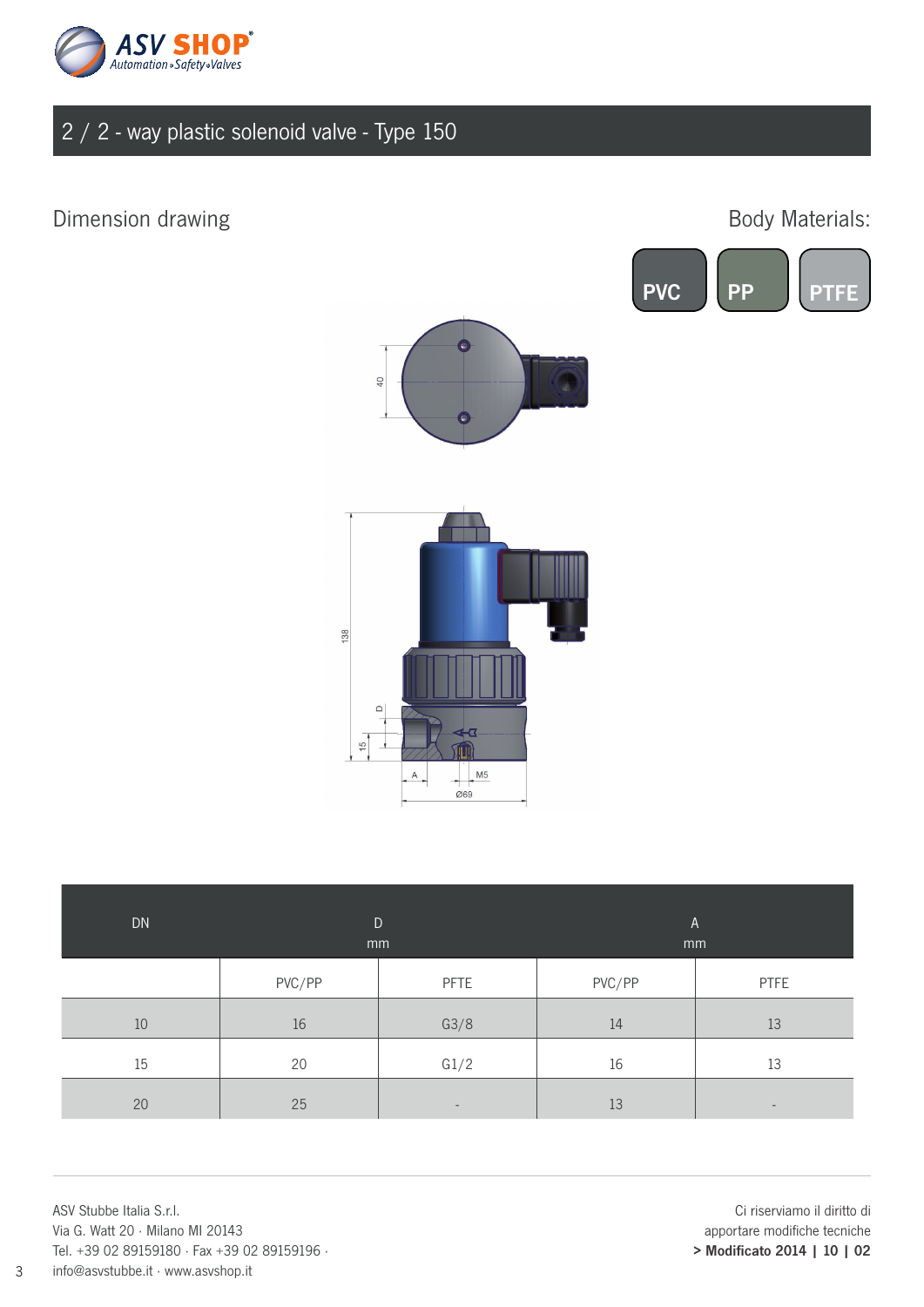

Type code **Body Materials:** 



ASV Stubbe Italia S.r.l. Via G. Watt 20 · Milano MI 20143 Tel. +39 02 89159180 · Fax +39 02 89159196 · info@asvstubbe.it · www.asvshop.it

Ci riserviamo il diritto di apportare modifiche tecniche > Modificato 2014 | 10 | 02